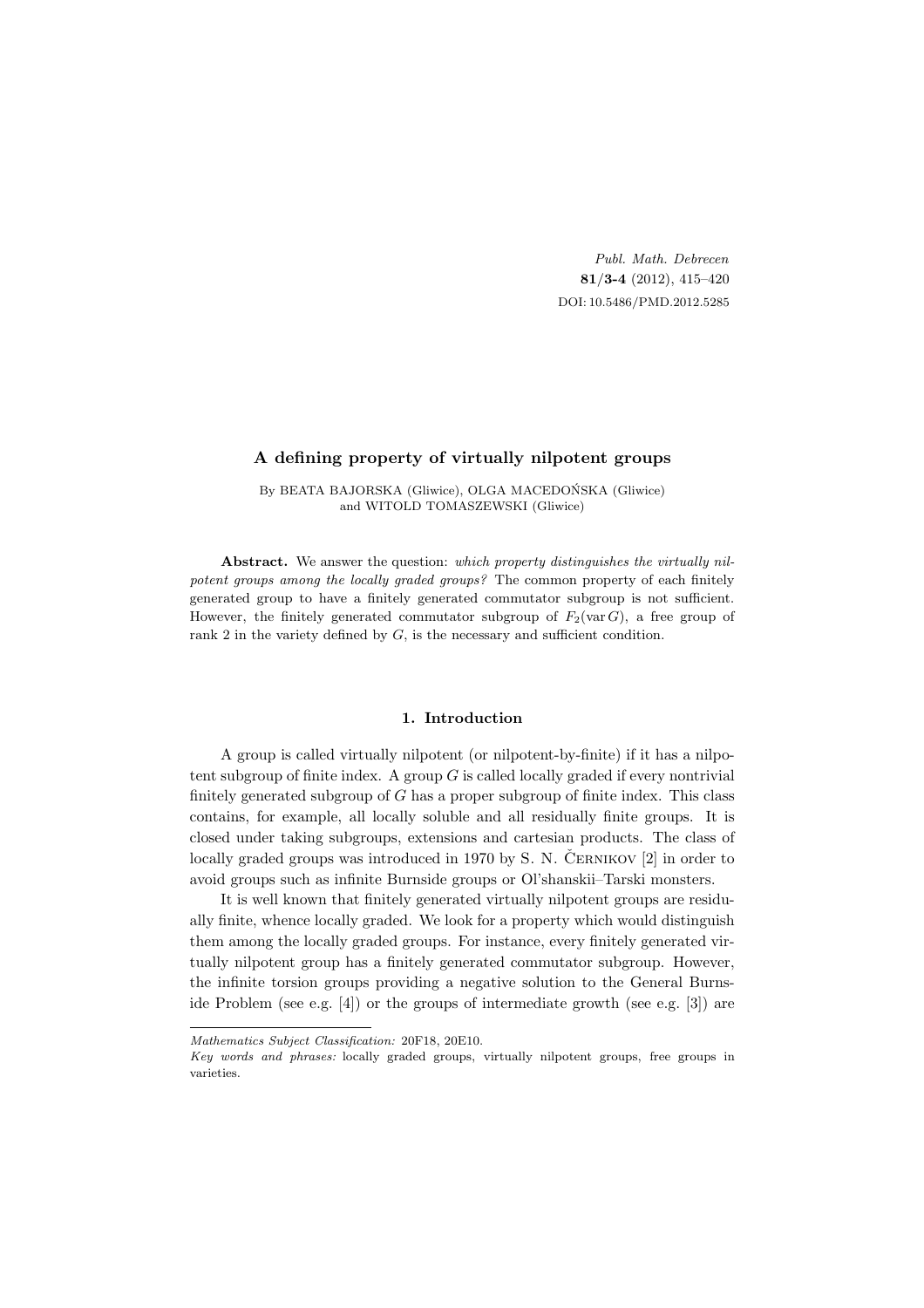416 Beata Bajorska, Olga Macedońska and Witold Tomaszewski

residually finite (hence locally graded), have finitely generated commutator subgroups, but are not virtually nilpotent. So this condition is not sufficient. But it is enough to strengthen it to obtain the necessary and sufficient conditions for virtual nilpotency.

Let  $F_2(\mathfrak{V})$  denote a free group of rank 2 in a variety  $\mathfrak{V}$ . In particular,  $F_2'(\text{var }G)$  denotes the commutator subgroup of the free group of rank 2 in the variety defined by  $G$ , which is the smallest class of groups containing  $G$ , closed under taking subgroups, homomorphic images and cartesian products [7]. Our main result is the following

Theorem. A finitely generated locally graded group G is virtually nilpotent if and only if  $F_2'(\text{var } G)$  is finitely generated.

## 2. Preliminaries

Let  $g^h := h^{-1}g h$ . We say<sup>1</sup> that a group G has the **Milnor Property** if for every  $g, h \in G$  the subgroup  $\langle g^{h^i}, i \in \mathbb{N} \rangle$  is finitely generated.

In the following Lemma we show the connection between the commutator subgroup  $F_2'(\mathfrak{V})$  and the Milnor Property of groups in the variety  $\mathfrak{V}$ .

**Lemma 1.** Let  $\mathfrak V$  be any variety. Then  $F_2'(\mathfrak V)$  is finitely generated if and only if every group of  $\mathfrak V$  satisfies the Milnor Property.

PROOF. Let a, b be free generators of  $F_2(\mathfrak{V})$  and let g, h be elements in an arbitrary group of  $\mathfrak V$ . Then the mapping  $a \to g$ ,  $b \to h$  defines the homomorphism  $F_2(\mathfrak{V}) \to \langle g, h \rangle$ . Therefore to prove the Lemma it is enough to show that  $F_2'(\mathfrak{V})$ is finitely generated if and only if  $\langle a^{b^i}, i \in \mathbb{N} \rangle$  is finitely generated.

We do it in two steps. First, the subgroup  $\langle a^{b^i}, i \in \mathbb{N} \rangle$  is finitely generated if and only if  $\langle a^{b^i}, i \in \mathbb{Z} \rangle$  is finitely generated. Indeed, if  $\langle a^{b^i}, i \in \mathbb{N} \rangle$  is generated by  $a^{b^j}$ ,  $1 \leq j \leq n$ , then by means of the substitution  $b \to b^{-1}$  we have that the subgroup  $\langle a^{b^i}, i \in \mathbb{Z} \rangle$  is generated by  $a^{b^j}, -n \leq j \leq n$ , whence finitely generated. Conversely, let  $\langle a^{b^i}, i \in \mathbb{Z} \rangle$  be finitely generated. Since it is invariant with respect to conjugation by b, we can choose the generators of the form  $a^{b^j}$  where  $j > 0$ . Thus the subgroup  $\langle a^{b^i}, i \in \mathbb{N} \rangle$  coincides with  $\langle a^{b^i}, i \in \mathbb{Z} \rangle$  and also is finitely generated.

Second,  $\langle a^{b^i}, i \in \mathbb{Z} \rangle$  is finitely generated if and only if  $F_2'(\mathfrak{V})$  is finitely generated. Indeed, since the normal closure of a in  $F_2(\mathfrak{V})$  is equal to  $\langle a^{b^i}, i \in$  $\mathbb{Z}\rangle = \langle a \rangle F'_2(\mathfrak{V})$ , the "if" part is clear. For the converse note that if  $\langle a^{b^i}, i \in \mathbb{Z} \rangle$ 

 $1$ after F. POINT [8]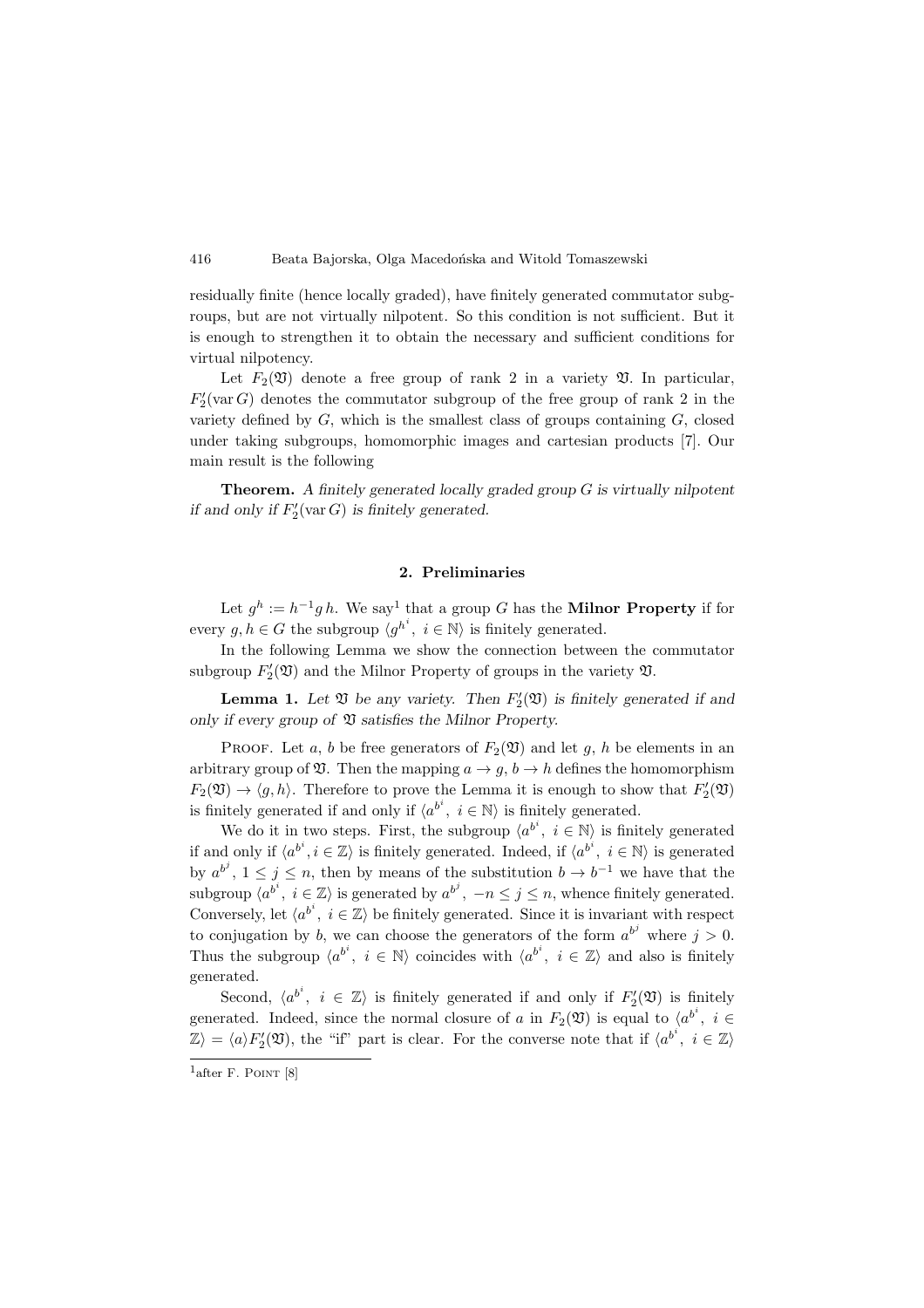

is finitely generated then in particular  $F_2(\mathfrak{V})$  satisfies the Milnor Property (since this is a relatively free group). Now the "only if" part follows from the results of S. ROSSET ([9], Lemmas 2, 3, Corollary 1) who proved that if  $G$  is a finitely generated group satisfying the Milnor property then  $G'$  is finitely generated.  $\Box$ 

## 3. Proof of necessity

As we mentioned, every finitely generated virtually nilpotent group is locally graded. So, in order to prove the "only if" part of the Theorem it suffices to prove the following.

Proposition 1. If G is a finitely generated virtually nilpotent group then the commutator subgroup  $F_2'(\text{var } G)$  is finitely generated.

PROOF. By assumption, the variety var  $G$  is contained in the product of a nilpotent variety and a locally finite variety (see e.g. [7], 52.11). Therefore  $F_2(\text{var }G)$  lies in this product of the varieties, whence it is virtually nilpotent. Then it satisfies the maximal condition (ibid. 31.13). Hence, every subgroup in  $F_2(\text{var }G)$  – in particular  $F_2'(\text{var }G)$  – is finitely generated.

## 4. Proof of sufficiency

We have to show that if G is locally graded and  $F'_{2}(\text{var }G)$  is finitely generated, then  $G$  is virtually nilpotent.

The idea of the proof is the following. We first show that the assumption on  $F_2'(\text{var }G)$  implies that every finitely generated residually finite group in var G is virtually nilpotent (Lemma 4), and then, that the finite residual  $R$  of the group  $G$ (which is the intersection of all subgroups of finite index in  $G$ ) is finitely generated (Lemma 5). Finally, we show that if  $R$  is not trivial, then it is not locally graded (Lemma  $6$ ), which contradicts the assumption that G is locally graded. Then the statement follows.

We start with the result similar to that in [5].

**Lemma 2.** Let  $\mathfrak V$  be any variety. Then  $F_2'(\mathfrak V)$  is finitely generated if and only if  $\mathfrak V$  satisfies a law of the form

$$
x^{y^n} \equiv w, \quad \text{where} \quad w \in \langle x, x^y, x^{y^2}, \dots, x^{y^{n-1}} \rangle. \tag{1}
$$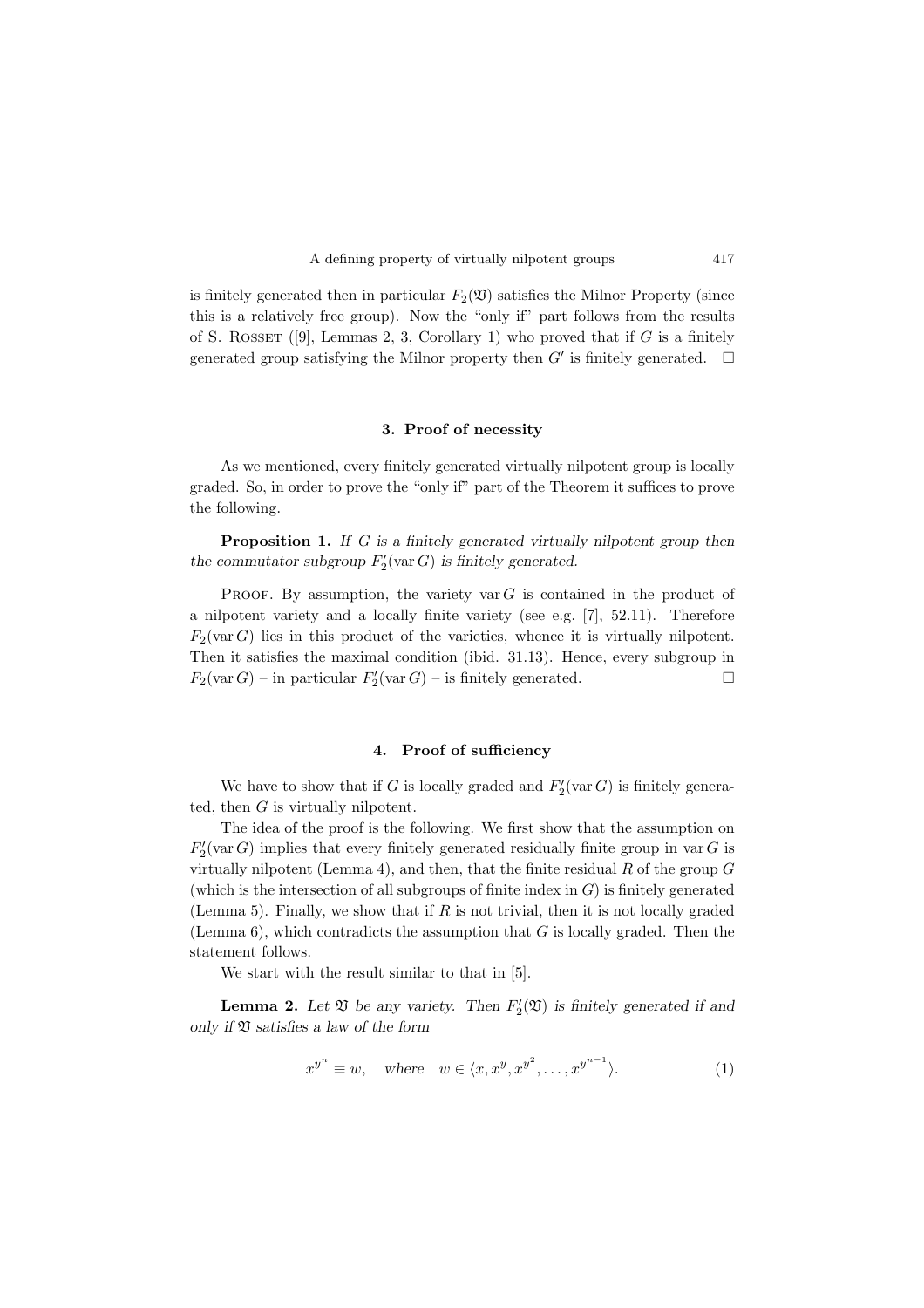418 Beata Bajorska, Olga Macedońska and Witold Tomaszewski

PROOF. Let  $F_2(\mathfrak{V})$  be freely generated by a and b. If  $F_2'(\mathfrak{V})$  is finitely generated then by Lemma 1 the subgroup  $\langle a^{b^i}, i \in \mathbb{N} \rangle$  is finitely generated. Hence there exists n such that  $a^{b^n}$  belongs to  $\langle a, a^b, a^{b^2}, \ldots, a^{b^{n-1}} \rangle$ . Since every relation on free generators in a relatively free group is a law, the group  $F_2(\mathfrak{V})$  (and hence  $\mathfrak V$ ) satisfies the law of the form (1).

Conversely, if  $\mathfrak V$  satisfies a law of the form (1) then

$$
a^{b^n} \in \langle a, a^b, a^{b^2}, \dots, a^{b^{n-1}} \rangle. \tag{2}
$$

Conjugation by b gives

$$
a^{b^{n+1}} \in \langle a^b, a^{b^2}, \dots, a^{b^{n-1}}, a^{b^n} \rangle \stackrel{(2)}{\subseteq} \langle a, a^b, a^{b^2}, \dots, a^{b^{n-1}} \rangle.
$$

By repeating this step we obtain  $a^{b^{n+i}} \in \langle a, a^b, a^{b^2}, \dots, a^{b^{n-1}} \rangle$  for  $i \ge 0$ . It follows that  $\langle a^{b^i}, i \in \mathbb{N} \rangle$  is finitely generated and then  $\mathfrak V$  satisfies the Milnor property. Now by Lemma 1,  $F_2'(\mathfrak{V})$  is finitely generated.  $\Box$ 

Let  $C_n$  and  $C$  denote the cyclic group of order  $n$  and the infinite cyclic group, respectively. The next lemma is an immediate consequence of the result by R. G. BURNS and YU. MEDVEDEV  $[1]$ 

**Lemma 3** (cf. [1] Dichotomy Theorem). If for all n, the law  $w \equiv 1$  is not satisfied in the restricted wreath product  $C_n \n\wr C$ , then every finitely generated residually finite group satisfying this law is virtually nilpotent.  $\Box$ 

We recall that the restricted wreath product  $W := C_n \wr C$  is a two-generator metabelian group with the infinitely generated commutator subgroup. Indeed, if  $C_n$  and C are generated by elements a and b, respectively, then the commutator subgroup W' contains elements  $[a, b^i] = a^{-1}a^{b^i}$  for all  $i \in \mathbb{Z}$ , hence W' has an infinite support and cannot be finitely generated.

**Lemma 4.** If  $F_2'(\mathfrak{V})$  is finitely generated then every finitely generated residually finite group in  $\mathfrak V$  is virtually nilpotent.

PROOF. If  $F_2'(\mathfrak{V})$  is finitely generated, then for every two-generated group G in  $\mathfrak{V}, G'$  is also finitely generated. Thus none of wreath products  $C_n \n\wr C$  can lie in the variety  $\mathfrak V$  and the result follows from Lemma 3.

**Lemma 5.** Let  $F_2'(\mathfrak{V})$  be finitely generated. If  $G \in \mathfrak{V}$  is a finitely generated group, then the finite residual  $R$  in  $G$  is finitely generated.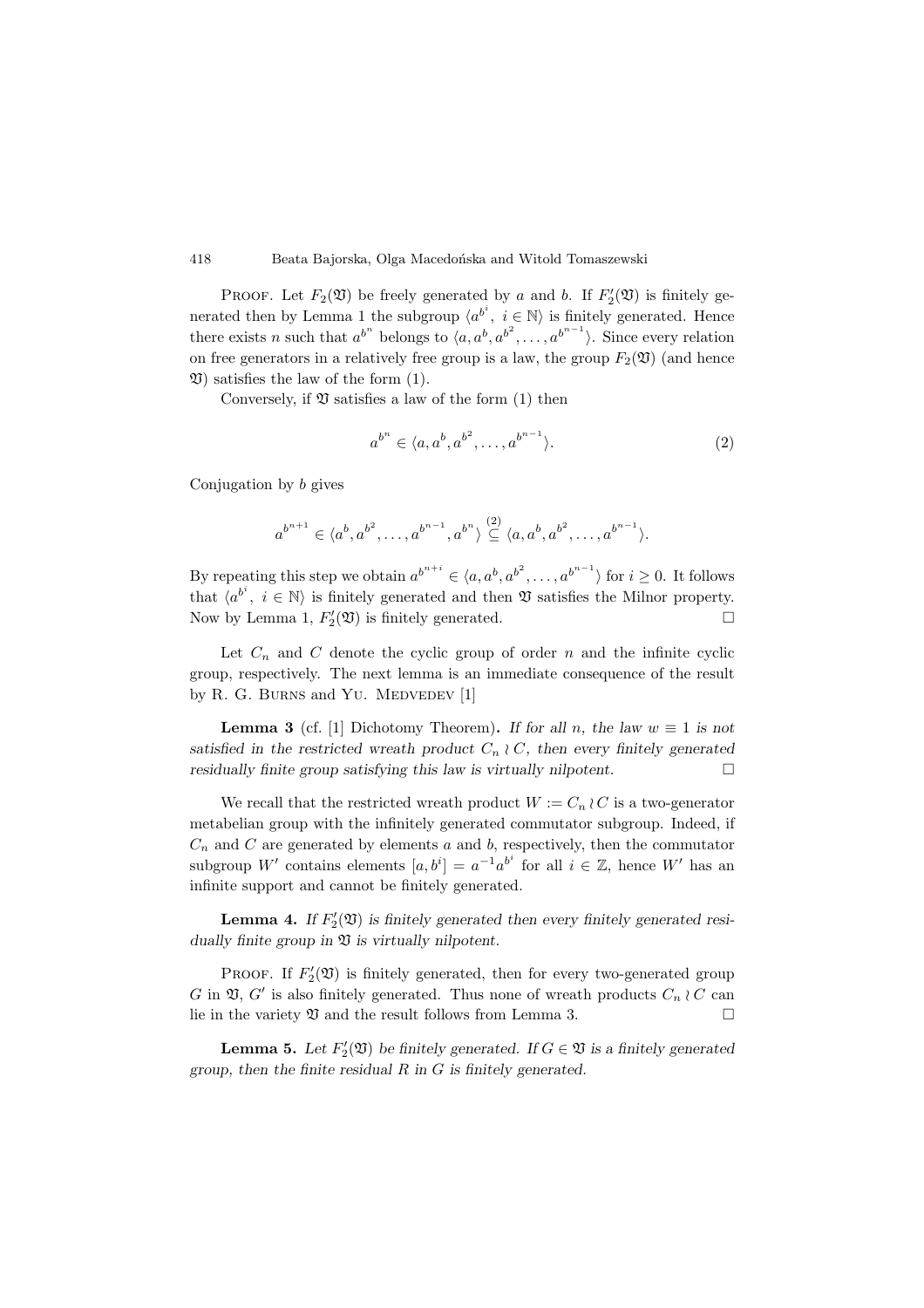

PROOF. By Lemma 4, the finitely generated residually finite group  $G/R$  is virtually nilpotent. So  $G/R$  contains a nilpotent subgroup,  $H/R$  say, of finite index. Thus  $H/R$  is finitely generated and nilpotent. Hence  $H/R$  is polycyclic (see e.g. [7] 31.12). So there exists a finite subnormal series with cyclic factors  $H = N_0 \triangleright N_1 \triangleright \cdots \triangleright N_m = R$ . Since by Lemma 1, G satisfies the Milnor Property we can successively apply Lemma 2 of ROSSET  $[9]$ , which says that if G satisfies the Milnor Property and  $G/N$  is cyclic then N is finitely generated. Then, after m steps, we conclude that R is finitely generated.  $\Box$ 

**Lemma 6.** Let G be a finitely generated group and  $R$  – its finite residual. If  $G/R$  is virtually nilpotent,  $R \neq 1$  and R is finitely generated then R is not locally graded.

Proof. Assume the contrary, that the nontrivial finitely generated group  $R$  is locally graded. By definition it means that  $R$  contains a proper subgroup T (that is  $T \subseteq R$ ) of finite index. By a known result of M. Hall, R has only a finite number of subgroups of index  $|R : T|$  and their intersection, M say, is characteristic of finite index in R. Hence M is normal in G and  $M \subseteq T$ , whence  $M \subseteq R$  and  $R/M$  is finite. Since by assumption  $G/R$  is virtually nilpotent (that is nilpotent-by-finite), we conclude that  $G/M$  is finite-by-nilpotent-by-finite. Thus it is nilpotent-by-finite, whence residually finite, that contradicts the definition of  $R$ .

Now we can prove the "if" part of the Theorem.

Proposition 2. Let G be a finitely generated, locally graded group, such that  $F_2'(\text{var } G)$  is finitely generated. Then G is virtually nilpotent.

PROOF. If R is the finite residual of G, then by Lemma 4,  $G/R$  is virtually nilpotent, whence by Lemma 5, R is finitely generated. Now, if  $R \neq 1$ , then by Lemma 6 it is not locally graded, which is impossible, since a subgroup of a locally graded group has to be locally graded itself. So,  $R$  must be trivial, which means that G is virtually nilpotent, which finishes the proof.  $\Box$ 

### References

<sup>[1]</sup> R. G. Burns and Yu. Medvedev, Group laws implying virtual nilpotence, J. Austral. Math. Soc. **74** (2003), 295-312.

<sup>[2]</sup> S. N. ČERNIKOV, Infinite nonabelian groups with an invariance condition for infinite nonabelian subgroups, Dokl. Akad. Nauk SSSR 194 (1970), 1280–1283 (in Russian).